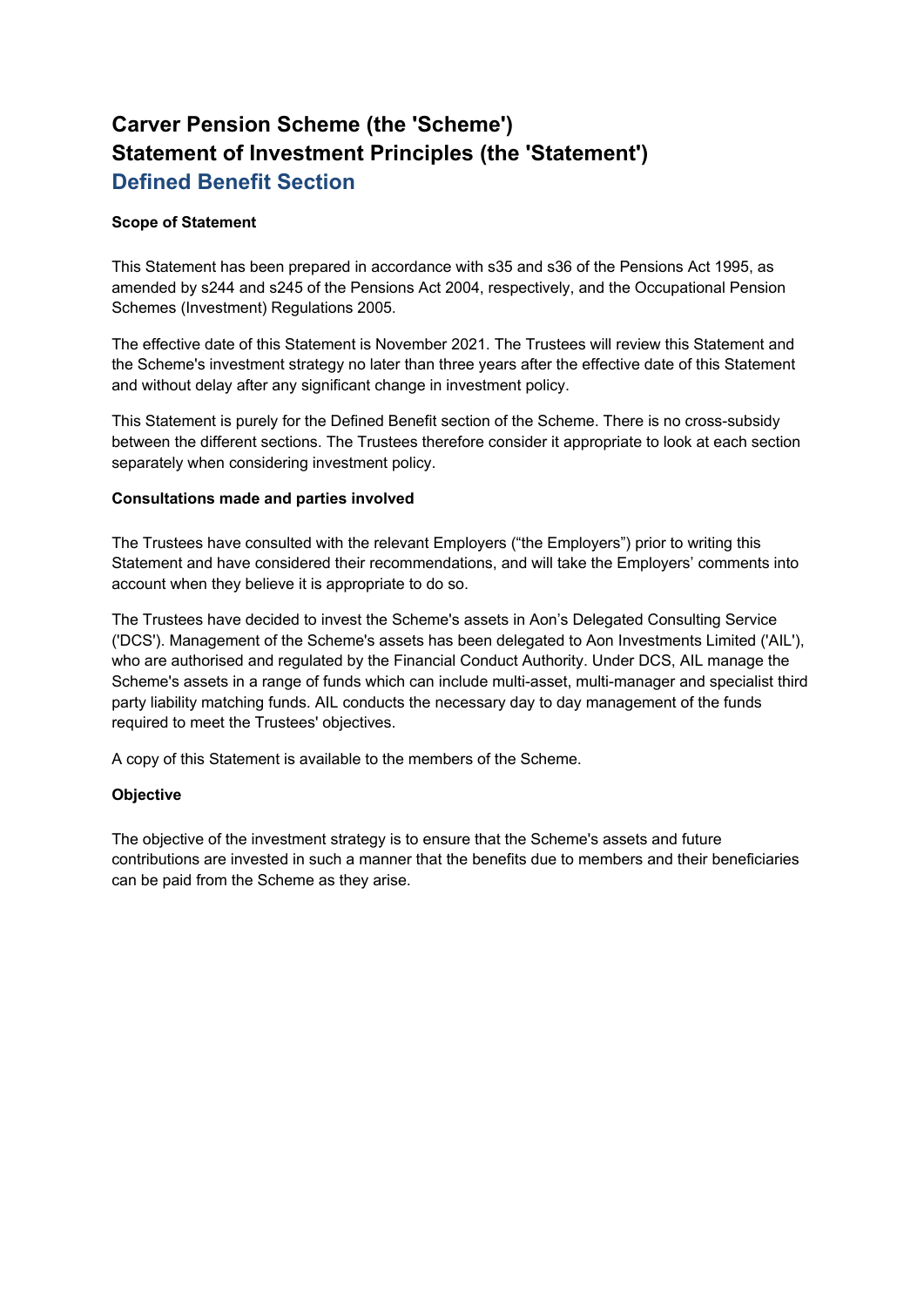# **The balance between different kinds of investment**

Under DCS the Scheme will have an allocation between two different funds as detailed in the table below.

The Nominal Funds contain exposure to both the managed growth strategy and liability hedging instruments.

| <b>Investment</b> | Objective                                                                                                                                                                                                                                                                                                                                                                                                                                  | <b>Return Target</b>          |
|-------------------|--------------------------------------------------------------------------------------------------------------------------------------------------------------------------------------------------------------------------------------------------------------------------------------------------------------------------------------------------------------------------------------------------------------------------------------------|-------------------------------|
| Nominal +3 Fund   | There are two components:<br>It invests in a portfolio of leveraged fixed<br>interest gilt funds, which are designed to<br>match a typical pension scheme's liabilities<br>with around 20 year duration.<br>It invests in growth assets to target 3%<br>$\bullet$<br>outperformance.<br>This is expected to broadly match the Scheme's<br>nominal liabilities in combination with the holding in the<br>Nominal + 1 Fund, and add returns. | Gilts <sup>(1)</sup> +3% p.a. |
| Nominal +1 Fund   | There are two components:<br>It invests in a portfolio of leveraged fixed<br>interest gilt funds, which are designed to<br>match a typical pension scheme's liabilities<br>with around 20 year duration.<br>It invests in growth assets to target 1%<br>outperformance.<br>This is expected to broadly match the Scheme's<br>nominal liabilities in combination with the holding in the<br>Nominal + 3 Fund, and add returns.              | Gilts <sup>(1)</sup> +1% p.a. |

*(1) The manager will calculate a notional benchmark which reflects the underlying gilts held to match a typical pension scheme liabilities with around 20 year duration* 

The Trustees review the investment strategy in conjunction with each formal actuarial valuation of the Scheme (or more frequently should the circumstances of the Scheme change in a material way). The Trustees take written advice from its professional advisers regarding an appropriate investment strategy for the Scheme.

## **Asset allocation strategy**

The Scheme's investment strategy has been established as laid out below. The Scheme's actual position relative to this asset allocation strategy is to be formally reviewed on an annual basis in order to determine whether any rebalancing is required.

| <b>Investment</b> | Target Weight (%) |
|-------------------|-------------------|
| Nominal +3 Fund   | 50.0%             |
| Nominal +1 Fund   | 50.0%             |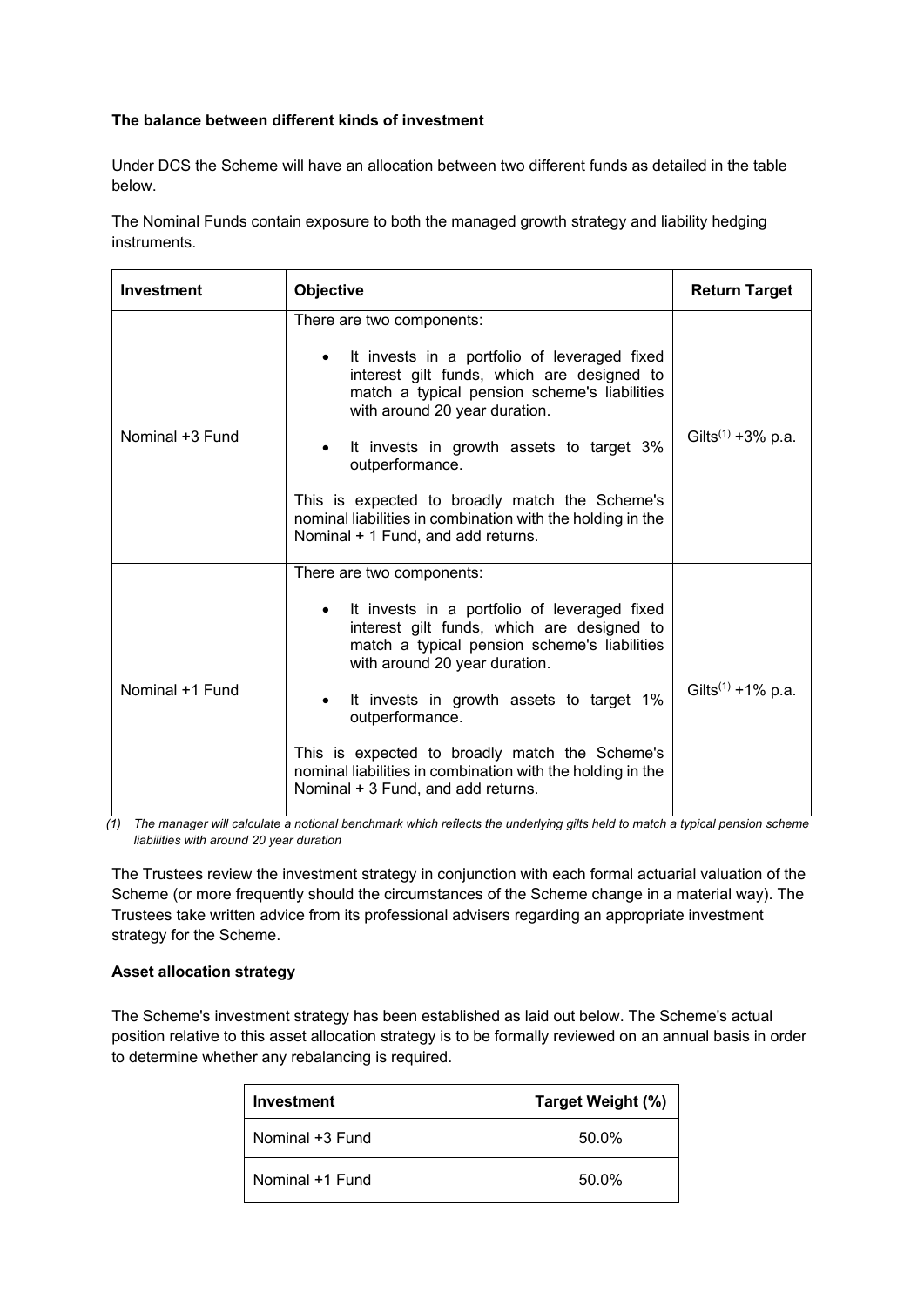## **Expected returns on assets**

The target return of each individual investment is outlined on the previous page. Broadly speaking, the objective of the Nominal Funds is to generate long term capital growth to varying degrees, whilst simultaneously providing a broad match to the Scheme's movements in liabilities relating to changes in interest rates.

## **Risks arising from the investments and risk management**

The Trustees measure and manage the credit risk, market risk and liability mismatching risk of the Scheme's investments on a regular basis. In the case of market risk, the Trustees make distinction between risks that arise from, currency exposure, interest rate and inflation exposure, and other pricing risks.

Measurement of each of the risks is detailed in ongoing reporting provided by Aon. The methods the Trustees employ for managing each risk is set out on below

# **Credit risk**

Credit risk is the risk that one party to a financial instrument will cause a financial loss for the other part by failing to discharge an obligation.

Direct credit risk arising from pooled investment vehicles is mitigated by the underlying assets of the pooled arrangements being ring-fenced from the pooled manager, the regulatory environments in which the pooled managers operate and diversification of investments amongst a number of pooled arrangements. The manager carries out due diligence checks on the appointment of new pooled investment managers and on an ongoing basis monitors any changes to the operating environment of a pooled manager.

Indirect credit risk arises in relation to exposure to underlying bond pooled investment vehicles. This risk is mitigated through the underlying exposures on an aggregate basis being predominantly investment grade credit securities, and by funds holding a diverse portfolio of investments with exposure to a range of issues and issuers.

Cash is held within financial institutions which are at least investment grade credit rated.

## **Currency risk**

Currency risk is the risk that the fair value or future cash flows of a financial asset will fluctuate because of changes in foreign exchange rates.

The Scheme is subject to currency risk because some of the Scheme's investments are held in overseas markets via pooled investment vehicles. AIL may enter into currency exchange transactions and/or use techniques and instruments to seek to protect against fluctuation in the relative value of its portfolio positions as a result of changes in currency exchange rates between the trade and settlement dates of specific securities transactions or anticipated securities transactions.

## **Interest rate risk**

Interest rate risk is the risk that the fair value or future cash flows of a financial asset, primarily bonds, interest rate swaps and pooled investment vehicles held mainly in bonds, will fluctuate because of changes in market interest rates.

The Scheme is subject to interest rate risk because some of the Scheme's investments are held in gilt derivatives, through pooled vehicles, and cash. These investments are held in order to mitigate the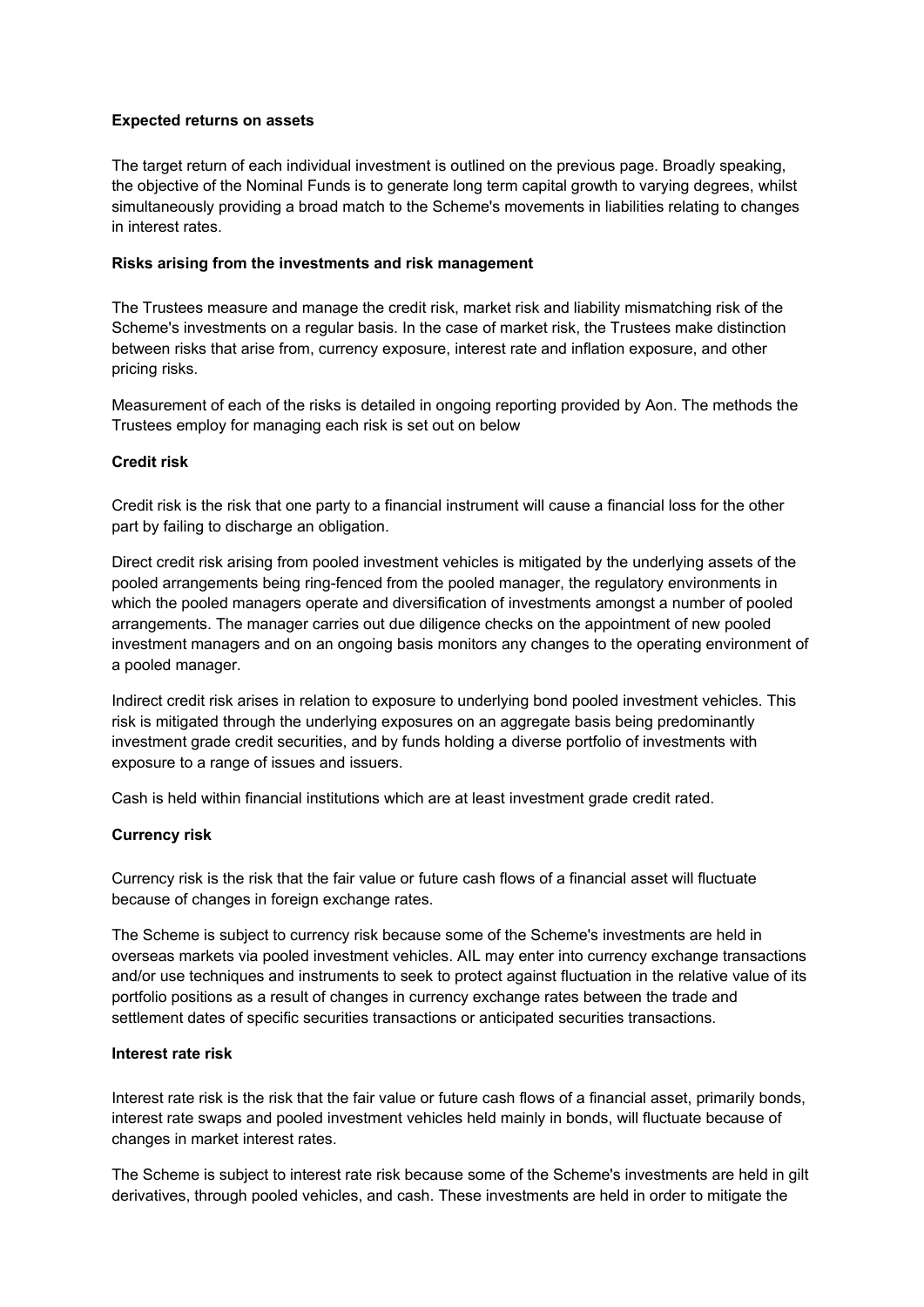impact of interest rate changes on the Scheme's liabilities. The Scheme also has some exposure to bond pooled investment vehicles as part of its diversified return seeking growth portfolio.

## **Liability mismatching risk**

Liability mismatching risk is the risk that changes in the value placed on the Scheme's liabilities are not matched by appropriate changes in the value of the Scheme's assets.

The Scheme's investment strategy is determined in conjunction with a discussion with the Scheme Actuary in relation to the actuarial valuation and recovery Scheme. The investment consultant and Actuary work closely to agree the required level of expected return above the discount rate and appropriate levels of liability hedging that broadly reflects the Scheme's liability profile.

## **Other price risk**

The Trustees define other price risk as the risk that the fair value or future cash flows of a financial asset will fluctuate because of changes in market prices (other than those arising from interest rate risk or currency risk), whether those changes are caused by factors specific to the individual financial instrument or its issuer, or factors affecting all similar financial instruments traded in the market.

Other price risk arises principally in relation to the Scheme's return seeking assets which are held in pooled vehicles, investing in turn in a diversified range of pooled vehicles including, but not limited to, equities, fixed income, debt, property, infrastructure, hedge funds and other asset classes.

#### **Realisation of investments and liquidity**

The Trustees recognise that there is a risk in holding assets that cannot be easily realised should the need arise.

The majority of the assets held are realisable at short notice (through the sale of units in pooled funds).

## **Social, environmental or ethical considerations**

The Trustees consider investment risk to include ESG factors and climate change. These risks could negatively impact the Scheme's investments. The Trustees consider these risks by taking advice from its investment adviser. The Trustees have appointed AIL to manage the Scheme's assets. AIL invests in a range of underlying investment vehicles.

As part of AIL's management of the Scheme's assets, the Trustees expect AIL to:

- Where relevant, assess the integration of ESG factors in the investment process of underlying managers;
- Use its influence to engage with underlying managers to ensure the Scheme's assets are not exposed to undue risk; and
- Report to the Trustees on its ESG activities as required.
- Ensure that (where appropriate) underlying managers exercise the Trustees voting rights in relation to the Scheme's assets; and
- Report to the Trustees on stewardship activity by underlying managers as required.
- In setting and implementing the Scheme's investment strategy the Trustees do not explicitly take into account the views of Scheme members and beneficiaries in relation to ethical considerations,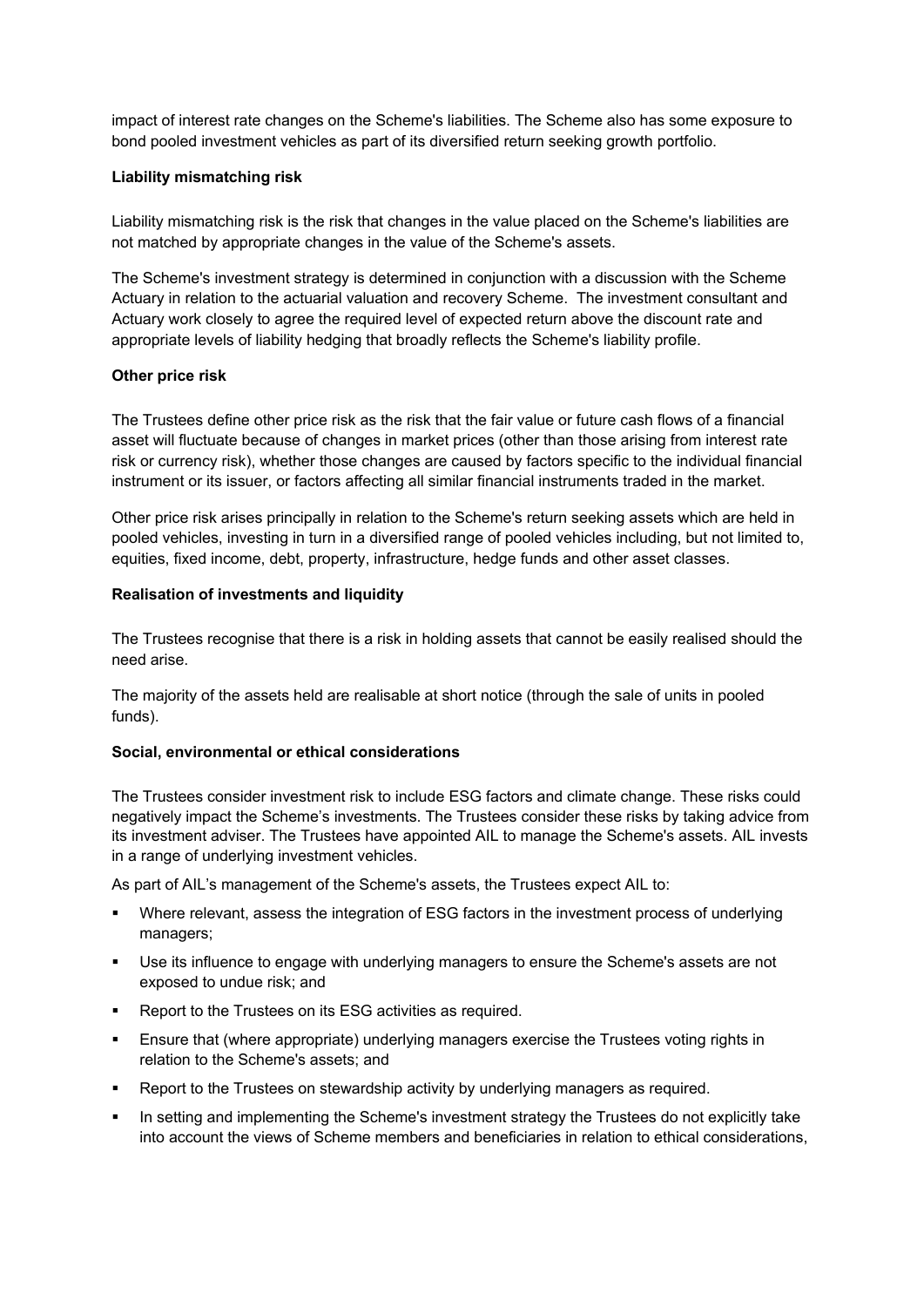social and environmental impact, or present and future quality of life matters (defined as "nonfinancial factors"[1]).

## **Arrangements with Asset Managers**

The Trustees have appointed AIL as their fiduciary manager and consider AIL to be their asset manager. References in this policy to 'underlying asset managers' refers to those asset managers which AIL in turn appoints to manage investments on behalf of the Trustees.

The Trustees recognise that the arrangements with AIL, and correspondingly the underlying asset managers, are important to ensure that interests are aligned. In particular, the Trustees seek to ensure that AIL is incentivised to operate in a manner that generates the best long-term results for the Scheme and its beneficiaries.

The Trustees receive regular reports and verbal updates from AIL on various items including the investment strategy, performance, and longer-term positioning of the portfolio. The Trustees focus on longer-term performance when considering the ongoing suitability of the investment strategy in relation to the Scheme's objectives, and assess AIL over 3-year periods.

The Trustees also receive annual stewardship reports on the monitoring and engagement activities carried out by AIL, which supports the Trustees in determining the extent to which the Scheme's engagement policy has been followed throughout the year.

The Trustees share the policies, as set out in this SIP, with AIL and request that AIL reviews and confirms whether its approach is in alignment with the Trustees' policies.

The Trustees delegate the ongoing monitoring of underlying asset managers to AIL. AIL monitors the Scheme's investments to consider the extent to which the investment strategy and decisions of the underlying asset managers are aligned with the investment objectives of the Scheme. This includes monitoring the extent to which the underlying asset managers:

- Make decisions based on assessments about medium- to long-term financial and non-financial performance of an issuer of debt or equity; and
- **Engage with issuers of debt or equity in order to improve their performance in the medium- to** long-term.

Before appointment of a new fiduciary manager, the Trustees will review the governing documentation associated with the appointment and will consider the extent to which it aligns with the Trustees' policies. Where necessary, the Trustees will seek to amend that documentation or express their expectations (such as through side letters, in writing, or verbally at Trustee meetings) so that there is more alignment.

The Trustees believe that having appropriate governing documentation, setting clear expectations to AIL, and regular monitoring of the AIL's performance and investment strategy, is sufficient to incentivise AIL to make decisions that align with the Trustees' policies and are based on assessments of medium- and long-term financial and non-financial performance.

Where AIL is considered to make decisions that are not in line with the Trustees' policies, expectations, or the other considerations set out above, the Trustees will typically engage with AIL to understand the circumstances and materiality of the decisions made.

There is typically no set duration for arrangements with AIL, although the continued appointment will be reviewed periodically. Similarly, there are no set durations for arrangements with the underlying

<sup>[1]</sup> The Pension Protection Fund (Pensionable Service) and Occupational Pension Schemes (Investment and Disclosure) (Amendment and Modification) Regulations 2018.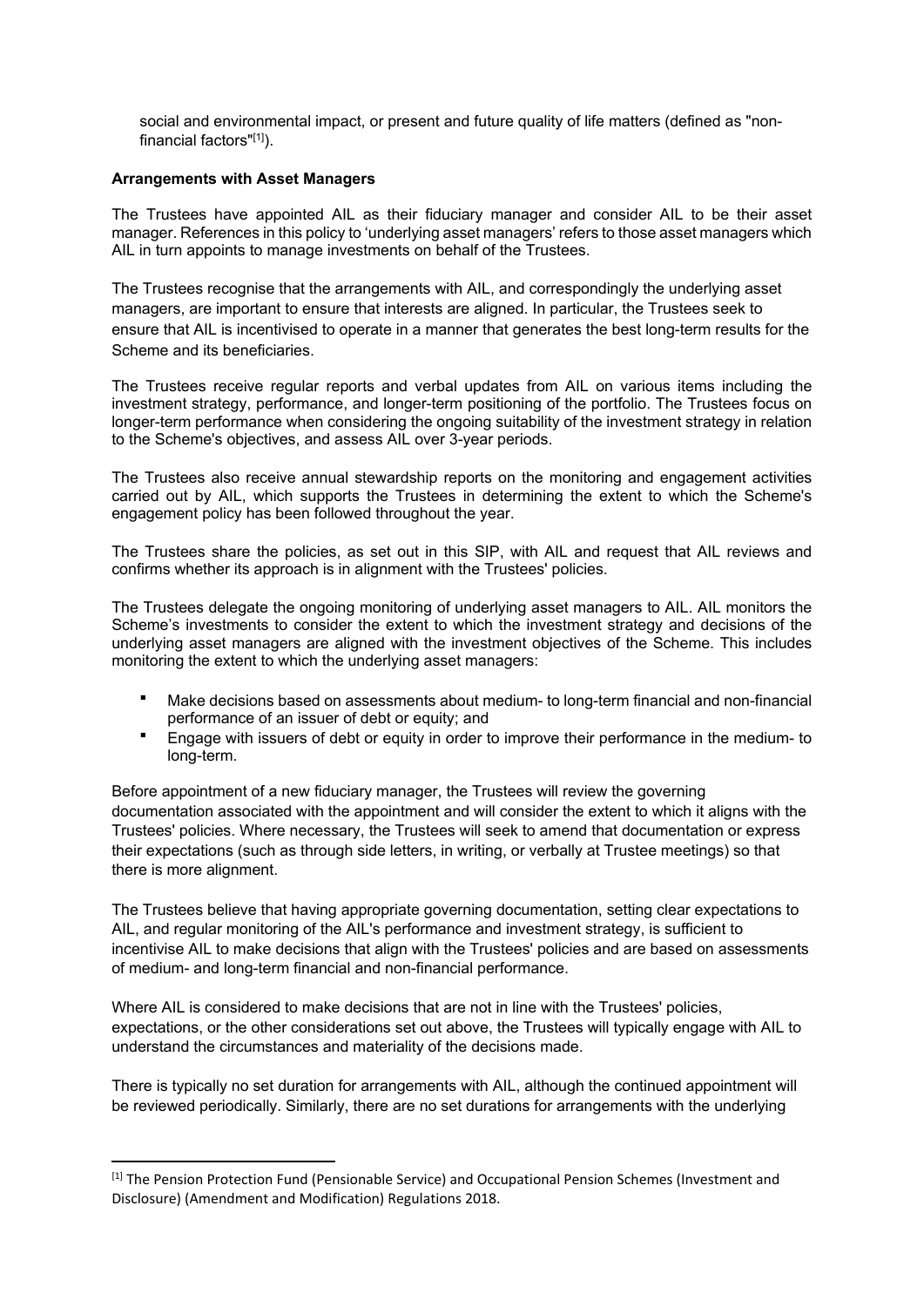asset managers that AIL invests in, although this is regularly reviewed as part of the manager research and portfolio management processes in place.

## **Cost Monitoring**

The Trustees are aware of the importance of monitoring their asset managers' total costs and the impact these costs can have on the overall value of the Scheme's assets. The Trustees recognise that in addition to annual management charges, there are other costs incurred by asset managers that can increase the overall cost incurred by their investments.

The Trustees receive annual cost transparency reports from AIL. These reports present information in line with prevailing regulatory requirements for fiduciary managers. They clearly set out on an itemised basis:

- The total amount of investment costs incurred by the Scheme;
- The fees paid to AIL;<br>■ The fees poid to the i
- The fees paid to the investment managers appointed by AIL;
- The amount of portfolio turnover costs (transaction costs) incurred by the investment managers appointed by AIL;
	- The trustees define portfolio turnover costs as the costs incurred in buying and selling underlying securities held within the funds of the investment managers appointed by AIL;
- Any charges incurred through the use of pooled funds (custody, administration, and audit fees)
- The impact of costs on the investment return achieved by the Scheme.

The Trustees acknowledge that portfolio turnover costs are a necessary cost to generate investment returns and that the level of these costs varies across asset classes and manager. AIL monitors the level of portfolio turnover (defined broadly as the amount of purchases plus sales) of all the investment managers appointed on behalf of the Trustees.

The Trustees benefit from the economies of scale provided by AIL in two key cost areas:

- The ability of AIL to negotiate reduced annual management charges with the appointed investment managers;
- The ability of AIL to monitor ongoing investment costs (including additional fund expenses and portfolio turnover) incurred by the investment managers and achieve efficiencies where possible.

#### **Evaluation of performance and remuneration**

The Trustees assess the (net of all costs) performance of their asset manager on a rolling three-year basis. The remuneration paid to AIL and fees incurred by third parties appointed by AIL are provided annually by AIL to the Trustees. This cost information is set out alongside the performance of AIL to provide context. The Trustees monitor these costs and performance trends over time.

#### **Stewardship – Voting and Engagement**

The trustees recognise the importance of their role as a steward of capital and the need to promote the highest standards of governance and corporate responsibility in the underlying companies and assets in which the Scheme invests, as ultimately this creates long-term financial value for the Scheme and its beneficiaries.

The trustees annually review the stewardship activity of AIL to ensure the Scheme's stewardship policy is being appropriately implemented in practice. The trustees receive annual reports on stewardship activity carried out by their asset manager, these reports include detailed voting and engagement information from underlying asset managers.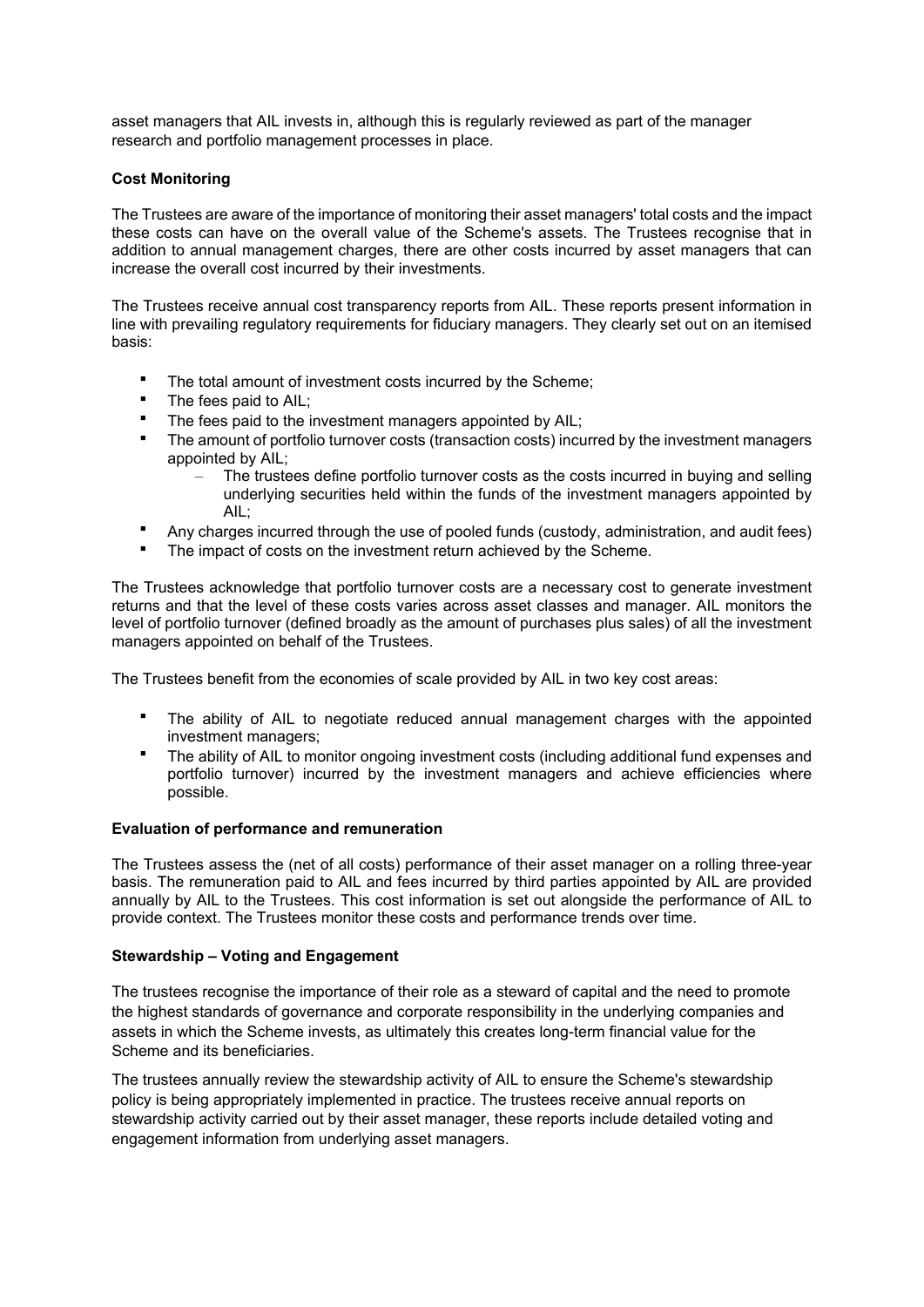As part of AIL's management of the Scheme's assets, the trustee expects AIL to:

- Ensure that (where appropriate) underlying asset managers exercise the trustees' voting rights in relation to the Scheme's assets; and
- **•** Report to the trustees on stewardship activity by underlying asset managers as required.

The trustees will engage with their asset manager as necessary for more information, to ensure that robust active ownership behaviours, reflective of their active ownership policies, are being actioned. This will take the form of annual reporting which will be made available to Scheme members on request.

Where possible, the transparency for voting should include voting actions and rationale with relevance to the Scheme, in particular where: votes were cast against management; votes against management generally were significant or if votes were abstained. Where voting is concerned the trustees expect the underlying asset managers to recall stock lending as necessary in order to carry out voting actions.

The trustees may engage with AIL, who in turn is able to engage with underlying asset managers, investee company or other stakeholders, on matters including the performance, strategy, risks, social and environmental impact, corporate governance, capital structure, and management of actual or potential conflicts of interest, of the underlying investments made. Where a significant concern is identified, the trustees will consider, on a case by case basis, a range of methods by which they would monitor and engage so as to bring about the best long-term outcomes for the Scheme.

#### **Signed on behalf of the Trustees of the Carver Pension Scheme**

\_\_\_\_\_\_\_\_\_\_\_\_\_\_\_\_\_\_\_\_\_\_\_\_\_\_ \_\_\_\_\_\_\_\_\_\_\_\_\_\_\_\_\_\_\_\_\_\_\_\_\_\_ \_\_\_\_\_\_\_\_\_\_\_\_\_\_\_ **Name (print)** Signature Date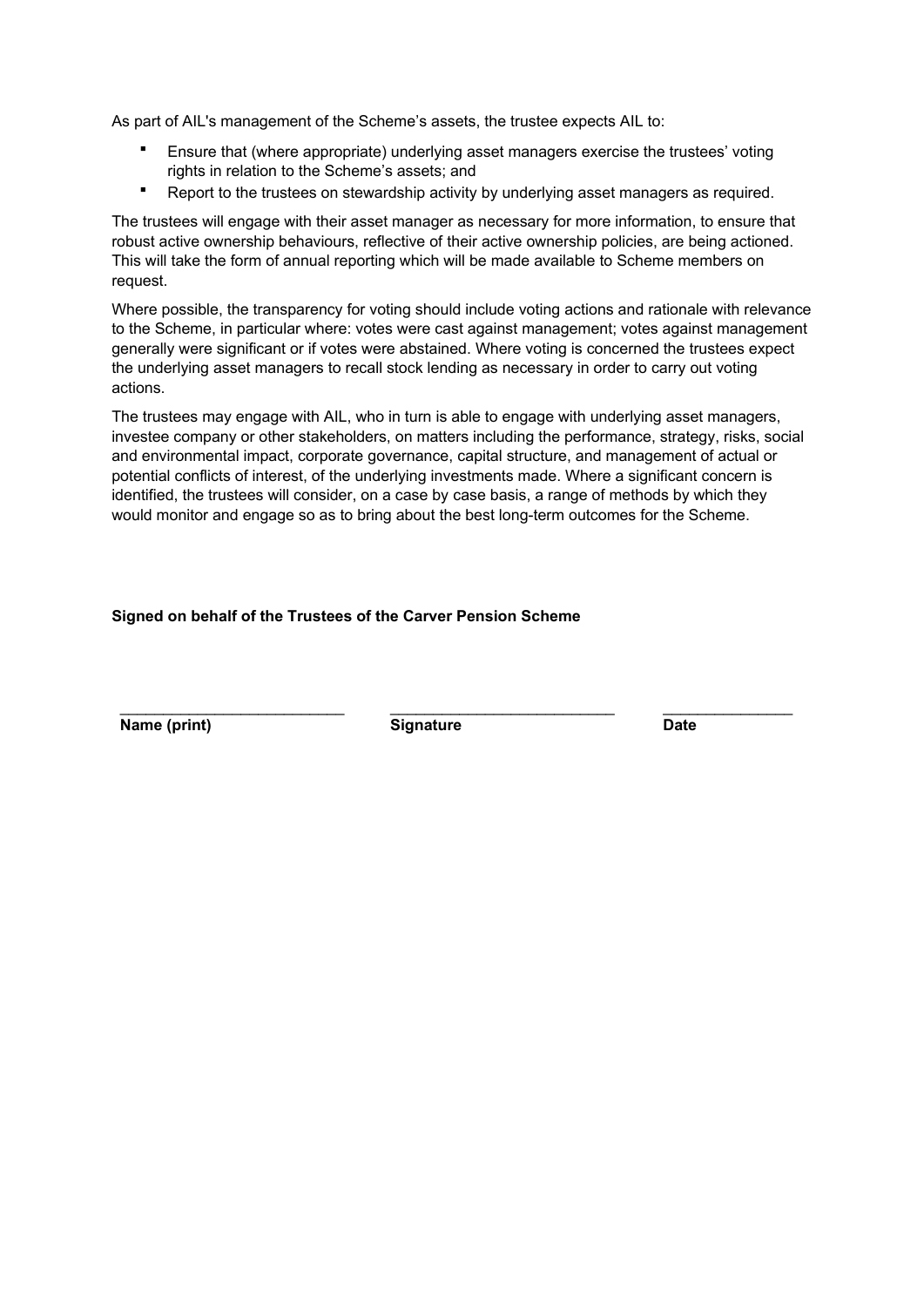# **The Carver Pension Scheme (the "Scheme") Statement of Investment Principles (the "Statement") Defined Contribution Section**

## **Scope of Statement**

This Statement has been prepared in accordance with s35 and s36 of the Pensions Act 1995, as amended by s244 and s245 of the Pensions Act 2004, respectively, and the Occupational Pension Schemes (Investment) Regulations 2005.

The effective date of this Statement is September 2020. The Trustees will review this Statement and the Scheme's investment strategy no later than three years after the effective date of this Statement and without delay after any significant change in investment policy.

This Statement is purely for the Defined Contribution section of the Scheme, in which all members have a GMP underpin. There is no cross-subsidy between the different sections. The Trustees therefore consider it appropriate to look at each section separately when considering investment policy.

## **Consultations Made**

The Trustees have consulted with the relevant Employers ("the Employers") prior to writing this Statement and have considered their recommendations, and will take the Employers' comments into account when they believe it is appropriate to do so. The Trustees are responsible for the investment strategy of the Carver Pension Scheme. The Trustees have typically obtained written advice on the investment strategy appropriate for the Scheme and on the preparation of this Statement. This advice was provided by Aon Solutions UK Limited ("Aon"), who are authorised and regulated by the Financial Conduct Authority.

The day to day management of the Scheme's assets has been delegated to investment managers who are authorised and regulated by the Financial Conduct Authority. A copy of this Statement has been provided to the investment managers appointed and is available to the members of the Scheme.

## **Scheme Objectives**

The Trustees' primary objectives are:

- "asset choice" to ensure members who wish to self-select funds have an appropriate choice of assets for investment;
- "return objective" for the lifestyle strategy to enable members to benefit from investment in "growth" assets when they are further from retirement and then to gradually switch to lower risk funds as retirement approaches, with the aim of preserving capital and reducing volatility.

## **Investment Risk Measurement and Management**

The Trustees recognise that members take the investment risk. They take account of this in the selection and monitoring of their investment managers and the choice of funds offered to members.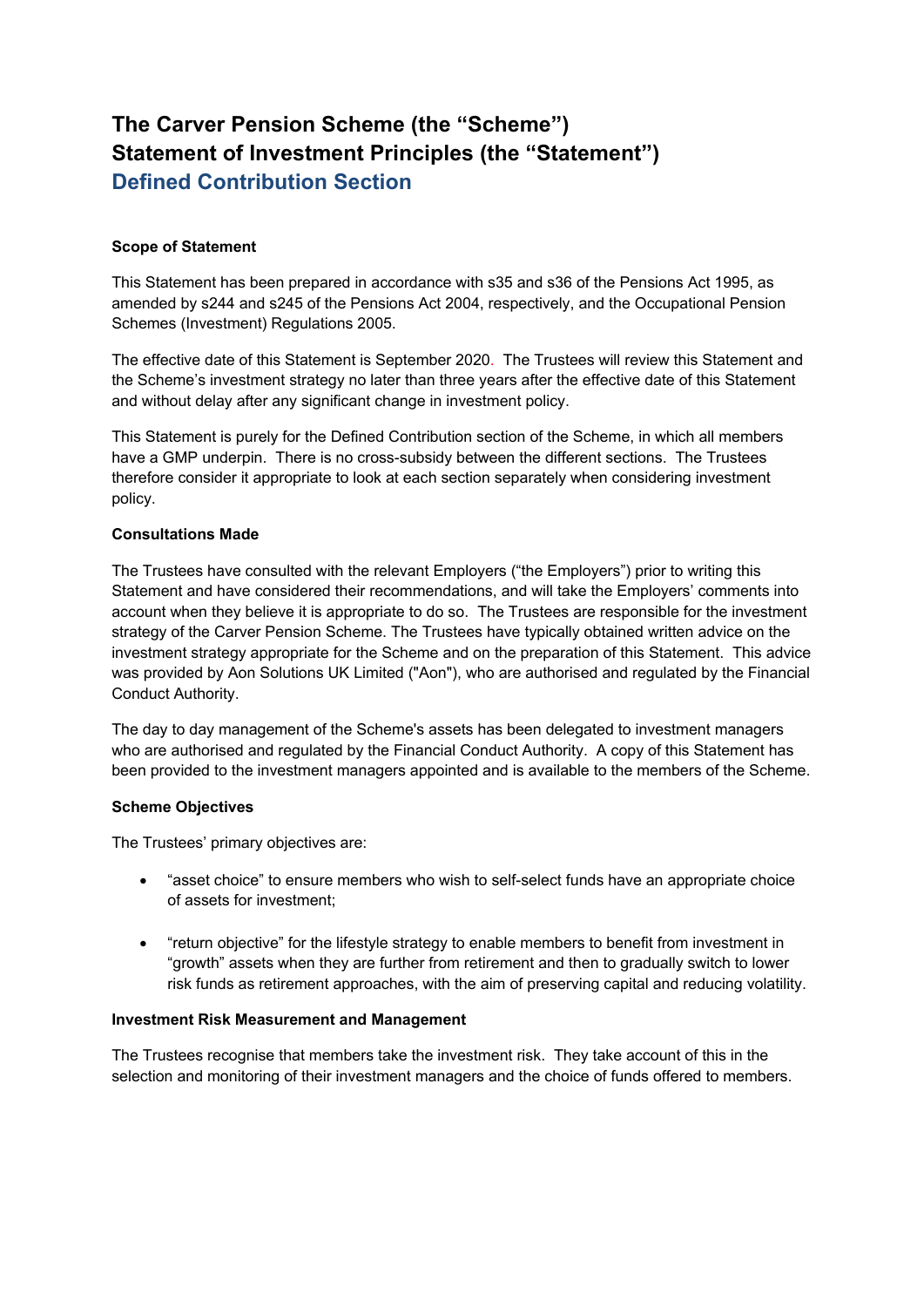## **Balance Between Different Kinds of Investments**

The Trustees recognise that the key source of financial risk (in relation to meeting their objectives) normally arises from the choice of funds offered to members.

They therefore retain responsibility for choosing the funds available, and typically take expert advice as required from their professional advisers. A broad range of available asset classes has been considered. This includes consideration of so called "alternative" asset classes (namely property, private equity, and hedge funds).

The Trustees acknowledge that they have no direct holding in derivatives; however, these instruments may be used by the investment managers in order to reduce investment risks or facilitate efficient portfolio management. These are managed such as to avoid excessive risk exposure to a single counterparty or other derivative operations.

#### **Choosing Investments**

The investment options offered to members are deemed appropriate, given the nature of the membership.

A range of funds is available to members through the investment managers and the objectives for each of these funds are set out in the Appendix.

Day to day selection of stocks is delegated to investment managers appointed by the Trustees. The Trustees typically take professional advice when formally reviewing their investment managers or funds offered to members. This advice will typically be taken at least every three years. The last review was carried out in June 2017.

#### **Custody**

Investment in pooled funds gives the Trustees a right to the cash value of the units rather than to the underlying assets. The investment managers of the pooled funds are responsible for the appointment and monitoring of the custodian of the funds' assets.

The custodians are independent of the Employers.

## **Expected Returns on Assets**

Over the long-term the Trustees' expectations are:

 For units representing "growth" assets (UK and overseas equities, absolute return), to achieve a return which keeps pace with the increase in national average earnings [price inflation plus 2% pa] over the same period. The Trustees consider short-term volatility in equity price behaviour is acceptable, given the general expectation that, over the long-term, these assets will outperform the other asset classes.

For the "monetary and index-linked" assets;

- for units representing index-linked bonds, to achieve a rate of return in excess of price inflation, and short-term price behaviour in line with the cost of providing index-linked annuities.
- for units representing monetary assets (corporate bonds, gilts, cash etc), to achieve a rate of return which is at least in line with changes in the cost of providing fixed income annuities.

Returns achieved by each investment manager are assessed against performance benchmarks set by the Trustees in consultation with their advisers and investment managers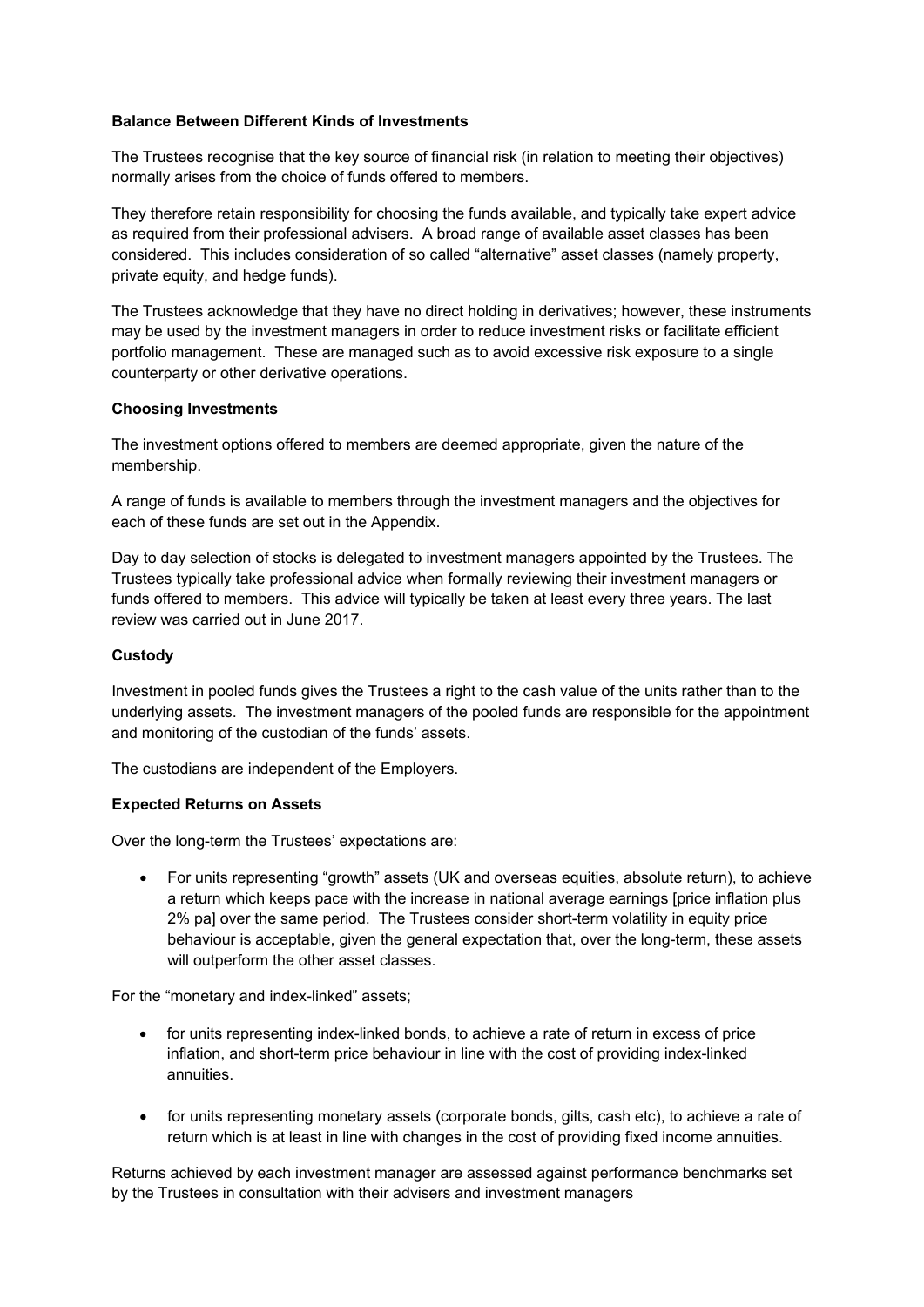## **Realisation of Investments/Liquidity**

The Trustees recognise that there is a risk of holding assets that cannot easily be realised should the need arise. All assets held on behalf of members are realisable at short notice (through the sale of units in pooled funds).

# **Social, Environmental or Ethical Consideration**

In setting the Scheme's investment strategy, the Trustees' primary concern is to act in the best financial interests of the Scheme and its beneficiaries, seeking the best return that is consistent with a prudent and appropriate level of risk. The Trustees believe that in order to fulfil this commitment and to protect and enhance the value of the Scheme's investments, it must act as a responsible steward of the assets in which the Scheme invests.

The Trustees further acknowledge that an understanding of financially material considerations including environmental, social and corporate governance ("ESG") factors (such as climate change) and risks related to these factors can contribute to the identification of investment opportunities and financially material risks.

As part of their delegated responsibilities, the Trustees expect the Scheme's investment managers to take into account corporate governance, social, and environmental considerations (including longterm risks posed by sustainability concerns including climate change risks) in the selection, retention and realisation of investments. Any decision should not apply personal ethical or moral judgments to these issues but should consider the sustainability of business models that are influenced by them.

# **Members' Views and Non-Financial Factors**

In setting and implementing the investment strategy for the Defined Contribution Section, the Trustees do not explicitly take into account the views of members and beneficiaries in relation to ethical considerations, social and environmental impact, or present and future quality of life matters (defined as "non-financial factors"<sup>[1]</sup>).

## **Trustee Policies on Arrangements with Asset Managers**

The Trustees monitor the Defined Contribution investments to consider the extent to which the lifestyle strategy and decisions of the asset managers are aligned with the Trustees' policies as set out in this Statement of Investment Principles.

This includes monitoring the extent to which asset managers:

- make decisions based on assessments about medium- to long-term financial and nonfinancial performance of an issuer of debt or equity; and
- engage with issuers of debt or equity in order to improve their performance in the medium- to long-term.

The Trustees are supported in this monitoring activity by their investment adviser.

Before appointment of a new asset manager, the Trustees review the governing documentation associated with the investment and will consider the extent to which it aligns with the Trustees' policies. Where possible, the Trustees will seek to express their expectations to the asset managers to try to achieve greater alignment.

<sup>&</sup>lt;sup>1</sup> The Pension Protection Fund (Pensionable Service) and Occupational Pension Schemes (Investment and Disclosure) (Amendment and Modification) Regulations 2018.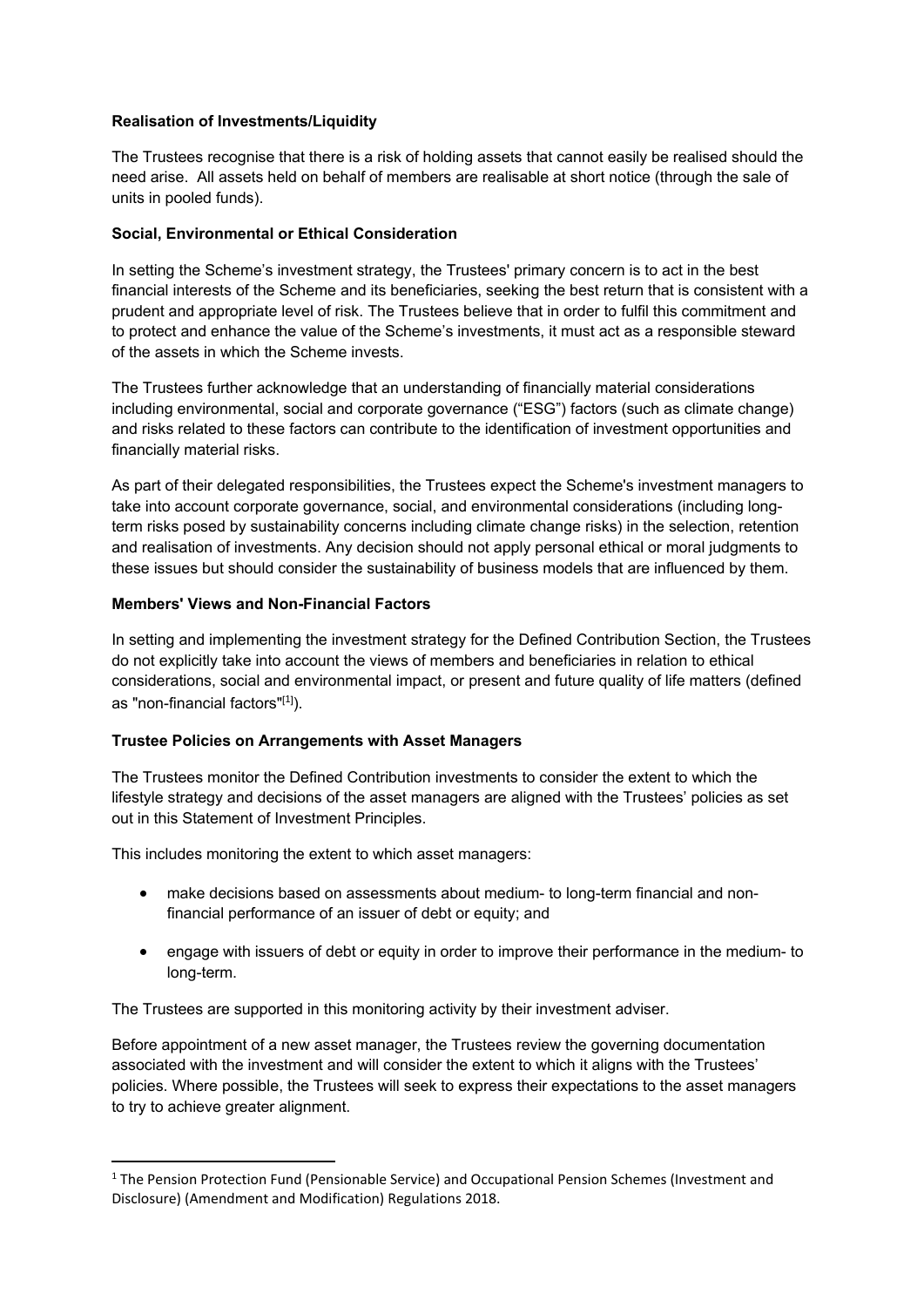The Trustees believe that setting clear expectations of the asset managers (e.g. verbally or in writing at the time of appointment), and regular monitoring of asset managers' performance and investment strategy, is in most cases sufficient to incentivise the asset managers to make decisions that align with the Trustees' policies and are based on assessments of medium and long-term financial and non-financial performance.

Where asset managers are considered to be making decisions that are not in line with the Trustees' policies, expectations, or the other considerations set out above, the Trustees will typically first engage with the manager, but could ultimately replace the asset manager where this is deemed necessary.

There is typically no set duration for arrangements with asset managers, although the continued appointment all for asset managers will be reviewed periodically, and at least every three years.

The investment managers are remunerated as a set percentage of the assets under management. This is in keeping with market practice. Annual investment management charges (including other annual charges levied by the investment manager) are met by the members by deduction from the unit price. The Trustees regularly monitor and review the level of charges, as part of the work to prepare the Chair's Statement each year.

#### **Activism, and the Exercise of the Rights Attaching to Investments**

The Trustees do not currently have a specific policy in relation to the exercise of the rights (including voting rights) attached to investments. These matters are however kept under review and the Trustees are aware of the policy towards corporate governance adopted by their investment managers and receive regular reports on their activity.

#### **Effective Decision Making**

The Trustees recognise that decisions should be taken only by persons or organisations with the skills, information and resources necessary to take them effectively. They also recognise that where they take investment decisions, they must have sufficient expertise and appropriate training to be able to evaluate critically any advice they take.

The Trustees believe that given the small number of Trustees that a separate investment subcommittee would not be appropriate. Therefore, all investment decisions are discussed by the whole Trustee body with assistance from the Scheme's investment advisers before decisions are taken.

## **Additional Voluntary Contributions Arrangements ("AVC's")**

Some members obtain further benefits by paying AVC's to the Scheme. These contributions are paid into the funds available in the Scheme (set out in the Appendix) as the member directs. The liabilities in respect of these AVCs are equal to the value of the investments bought by the contributions.

From time to time the Trustees review the choice of investments available to members to ensure that they remain appropriate to the members' needs.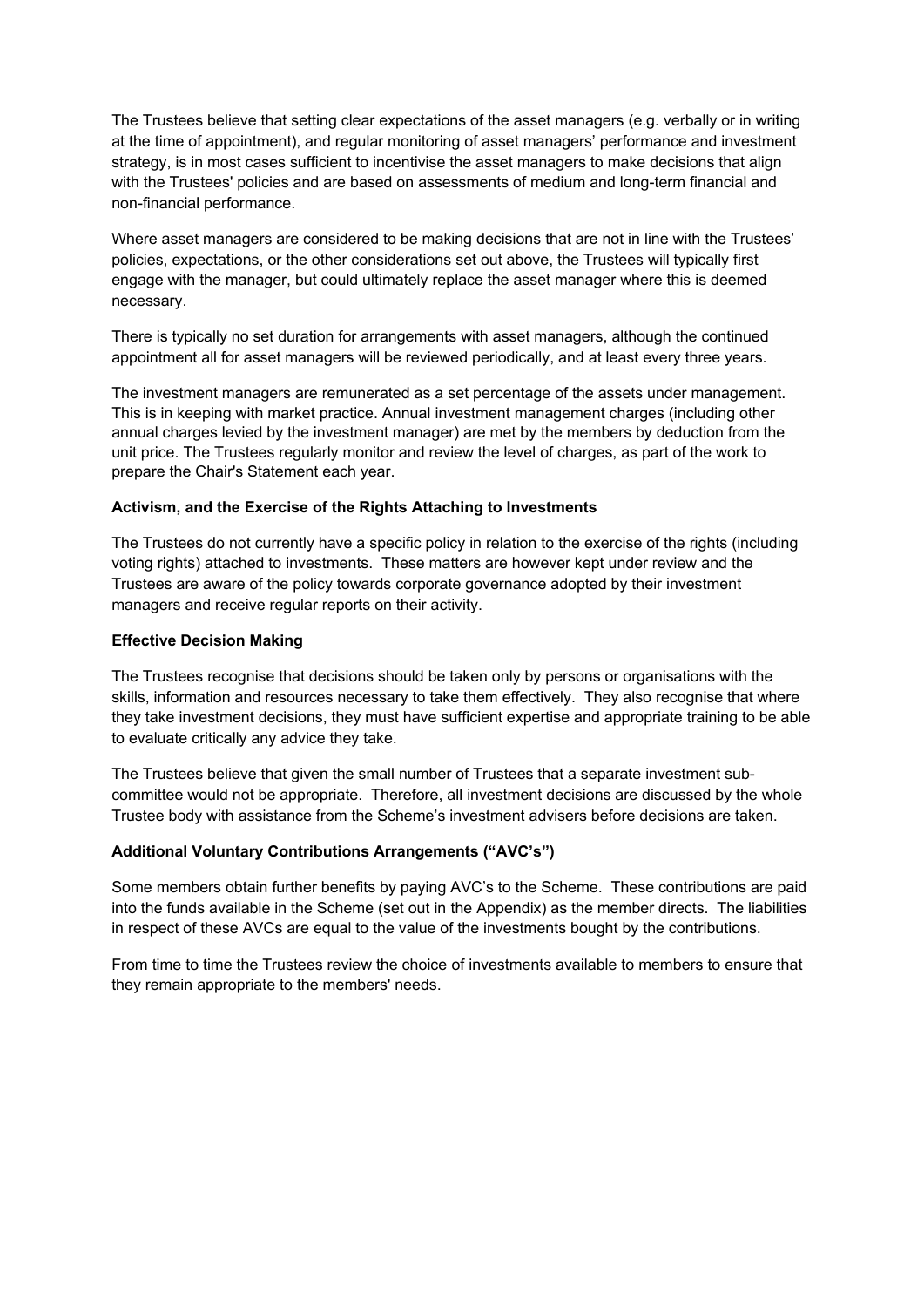# **The Carver Pension Scheme (the "Scheme") Appendix Statement of Investment Principles Defined Contribution Section**

This Appendix sets out the Trustees' current investment strategy, and is supplementary to the Trustees' Statement of Investment Principles (the "attached Statement").

The Trustees' investment strategy has been established in order to maximise the likelihood of members achieving the primary objectives set out in the attached Statement. The details are laid out below:-

# **Asset Options**

| <b>Asset Class</b>       | <b>Fund</b>                                                  |
|--------------------------|--------------------------------------------------------------|
| <b>UK Equities</b>       | Legal & General UK Equity Index                              |
| <b>Global Equities</b>   | Legal & General Global Equity (50:50) Fixed<br>Weights Index |
| <b>Overseas Equities</b> | Legal & General Global Emerging Markets<br>Equity Index      |
| Absolute Return          | Aberdeen Standard Investments GARS                           |
| <b>Bonds</b>             | Legal & General Pre-Retirement                               |
| Cash                     | Legal & General Cash                                         |

All of the fund options outlined above are offered as freestyle investment options for members.

#### **Default Matrix**

The Trustees invest the assets of the Scheme in a range of funds designed to meet the changing investment needs of members during their membership of the Scheme and in their approach to retirement. This approach, which is known as lifestyling, aims to ensure that, over the fifteen years leading to normal retirement age, each member's account will be moved gradually from equities into absolute return and finally into bonds and cash as set out in the table below.

|                       | <b>Equities</b> |                    | <b>ASI GARS</b> | <b>LGIM Pre-</b>  | <b>LGIM Cash</b> |
|-----------------------|-----------------|--------------------|-----------------|-------------------|------------------|
|                       | <b>LGIM UK</b>  | <b>LGIM o/seas</b> |                 | <b>Retirement</b> |                  |
| Term to<br>Retirement | $\%$            | $\%$               | $\%$            | %                 | $\%$             |
| 1                     | $\mathbf 0$     | $\mathbf 0$        | $\mathbf 0$     | 75                | 25               |
| $\overline{2}$        | $\mathbf 0$     | $\mathbf 0$        | 10              | 75                | 15               |
| $\mathbf{3}$          | $\mathbf 0$     | $\mathbf 0$        | 25              | 75                | 0                |
| 4                     | $\mathbf 0$     | $\mathbf 0$        | 40              | 60                | 0                |
| 5                     | $\mathbf 0$     | $\mathbf 0$        | 55              | 45                | 0                |
| 6                     | $\mathbf 0$     | $\mathbf 0$        | 70              | 30                | 0                |
| 7                     | $\mathbf 0$     | $\mathbf 0$        | 85              | 15                | 0                |
| 8                     | $\mathbf 0$     | $\mathbf 0$        | 100             | $\mathbf 0$       | $\mathbf 0$      |
| 9                     | $\mathbf 0$     | $\mathbf 0$        | 100             | 0                 | 0                |
| 10                    | 5               | 5                  | 90              | 0                 | 0                |
| 11                    | 12              | 13                 | 75              | 0                 | 0                |
| 12                    | 20              | 20                 | 60              | 0                 | $\pmb{0}$        |
| 13                    | 27              | 28                 | 45              | 0                 | 0                |
| 14                    | 35              | 35                 | 30              | 0                 | $\pmb{0}$        |
| 15                    | 42              | 43                 | 15              | 0                 | 0                |
| 16                    | 50              | 50                 | $\mathbf 0$     | 0                 | 0                |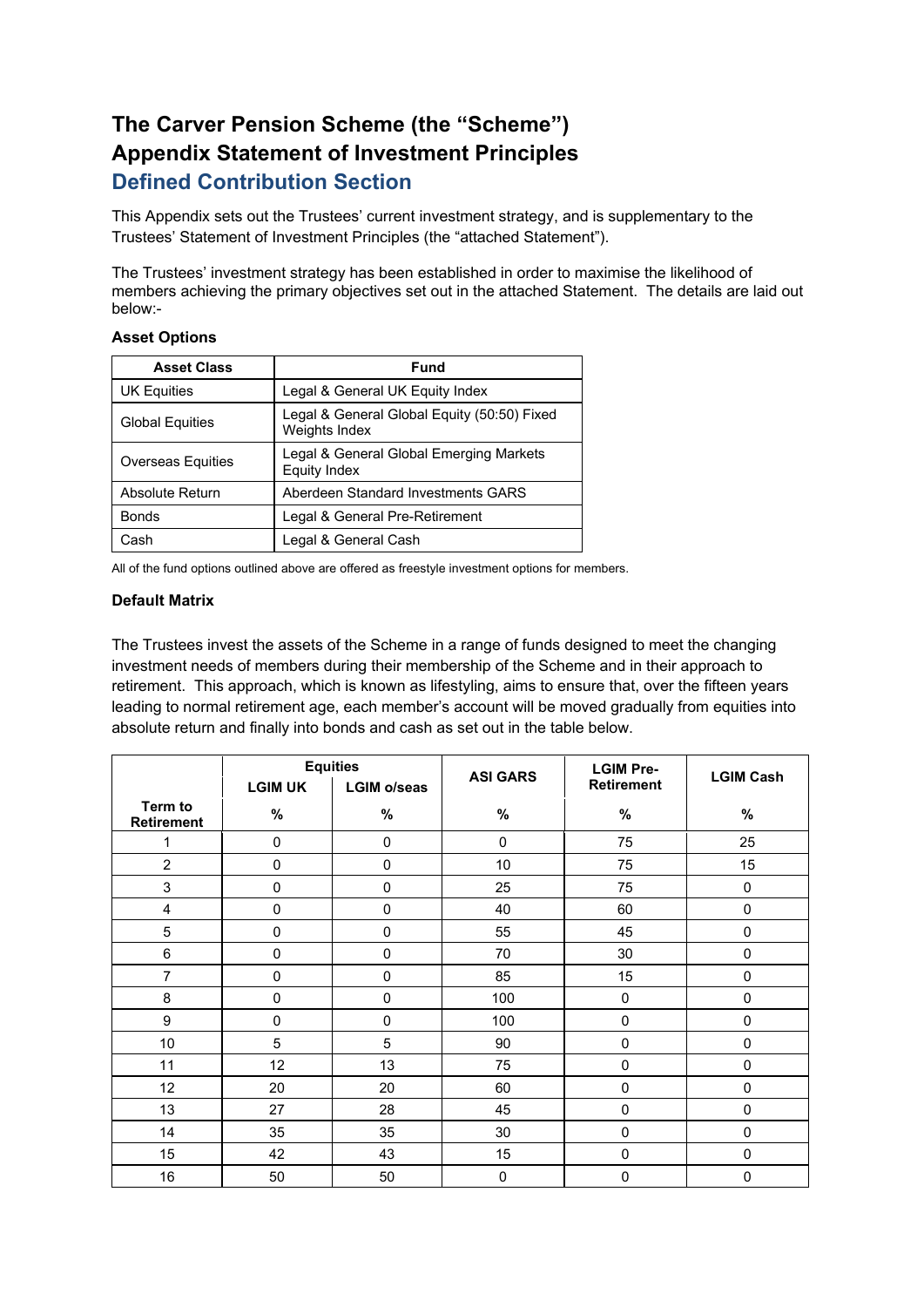## **Investment Management Arrangements**

#### **Legal & General Investment Management**

The following describes the mandates given to Legal & General Investment Management within each asset class.

| <b>Asset Class</b>   | <b>Fund</b>                                           | <b>Benchmark</b>                                           | <b>Target</b>                                                         |
|----------------------|-------------------------------------------------------|------------------------------------------------------------|-----------------------------------------------------------------------|
| <b>UK Equities</b>   | UK Equity Index                                       | FTSE All-Share Index                                       | To track the benchmark                                                |
| Global<br>Equities   | Global Equity (50:50)<br><b>Fixed Weights Index</b>   | Composite Index                                            | To track the benchmark                                                |
| Overseas<br>Equities | <b>Global Emerging Markets</b><br><b>Equity Index</b> | S&P/IFCI Composite Global<br><b>Emerging Markets Index</b> | To track the benchmark +/-<br>1.5% p.a. for two years out of<br>three |
| <b>Bonds</b>         | Pre-Retirement                                        | Composite                                                  | To track the benchmark                                                |
| Cash                 | Cash                                                  | LIBID 7 Day Notice                                         | To track the benchmark                                                |

#### **Aberdeen Standard Investments**

The following describes the mandate given to Aberdeen Standard Investments.

| <b>Asset Class</b> | Fund | <b>Benchmark</b> | <b>Target</b>                        |
|--------------------|------|------------------|--------------------------------------|
| Absolute<br>Return | GARS | UK 6 Month LIBOR | Benchmark + 5% pa<br>(gross of fees) |

## **Standard Life Assurance Company Limited**

The following describes the mandate given to Standard Life Assurance Company Limited.

| <b>Asset Class</b> | Fund.        | <b>Benchmark</b> | Target         |
|--------------------|--------------|------------------|----------------|
| Multi-Asset        | Managed Fund | Not applicable   | Not applicable |

## **Fee structure for advisers and manager**

## **Advisers**

The Trustees' investment advisers are paid for advice received on the basis of the time spent by the adviser. For significant areas of advice (for example large projects, such as a review of the operation of lifestyling), the Trustees will endeavour to agree a project budget. These arrangements recognise the bespoke nature of the advice given, and that no investment decisions have been delegated to the adviser.

#### **Investment managers**

Legal & General Investment Management and Standard Life Investments are remunerated as a set percentage of the assets under management. This is in keeping with market practice.